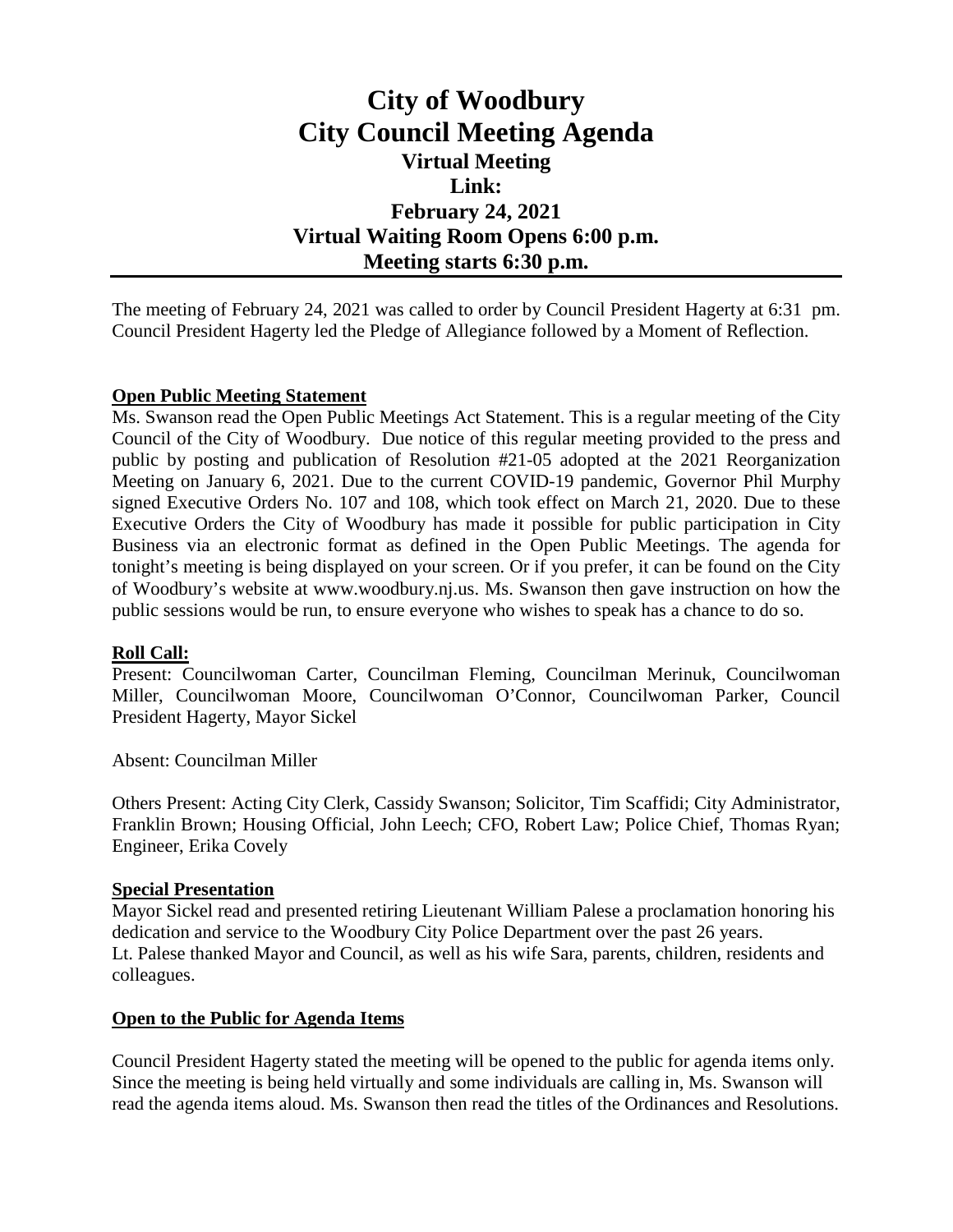Ms. Swanson went on to give instructions again on how the public can be heard at this time. Councilman Fleming made a motion to open to the public, seconded by Councilman Merinuk. Motion approved by unanimous voice vote.

Hearing no one, Councilman Merinuk made a motion to close to the public, seconded by Councilman Fleming. Motion approved by unanimous voice vote.

**ORDINANCE NO. 2334-21 ORDINANCE TO EXCEED THE MUNICIPAL BUDGET** APPROPRIATION LIMITS AND TO ESTABLISH A CAP BANK (N.J.S.A. 40A: 4-45.14) Ms. Swanson read the title of the ordinance. Councilman Fleming made a motion to open to the public, seconded by, Councilwoman O'Connor. Motion approved by unanimous voice vote. Ms. Swanson again gave instructions on how the public could be heard at this time.

Hearing no one, Councilman Fleming made a motion to close to the public, seconded by Councilman Merinuk. Councilman Fleming made a motion to adopt Ordinance 2333-20, seconded by Councilman Merinuk. Motion approved by a roll call vote resulting in the following:

Ayes 8 Councilwoman Carter, Councilman Fleming, Councilman Merinuk, Councilwoman Miller, Councilwoman Moore, Councilwoman O'Connor, Councilwoman Parker, Council President Hagerty Nays 0 Absent 1 Councilman Miller

# CONSENT AGENDA

**RESOLUTION NO. 21-61** RESOLUTION OF THE CITY COUNCIL OF THE CITY WOODBURY AWARDING A CONTRACT TO P&A CONSTRUCTION, INC. FOR THE FY 2020 WATER MAIN REPLACEMENT

**RESOLUTION NO. 21-62** RESOLUTION OF THE CITY COUNCIL OF THE CITY OF WOODBURY APPROVING THE BOUNDARY EXPANSION FOR WOODBURY NEIGHBORHOOD PRESERVATION PROGRAM

END CONSENT AGENDA

Councilman Fleming made a motion to adopt the Consent Agenda as read at the beginning of the meeting, seconded by, Councilman Merinuk.

Motion approved via roll call vote resulting in the following.

Ayes 8 Councilwoman Carter, Councilman Fleming, Councilman Merinuk, Councilwoman Miller, Councilwoman Moore, Councilwoman O'Connor, Councilwoman Parker, Council President Hagerty

Nays 0

Absent 1 Councilman Miller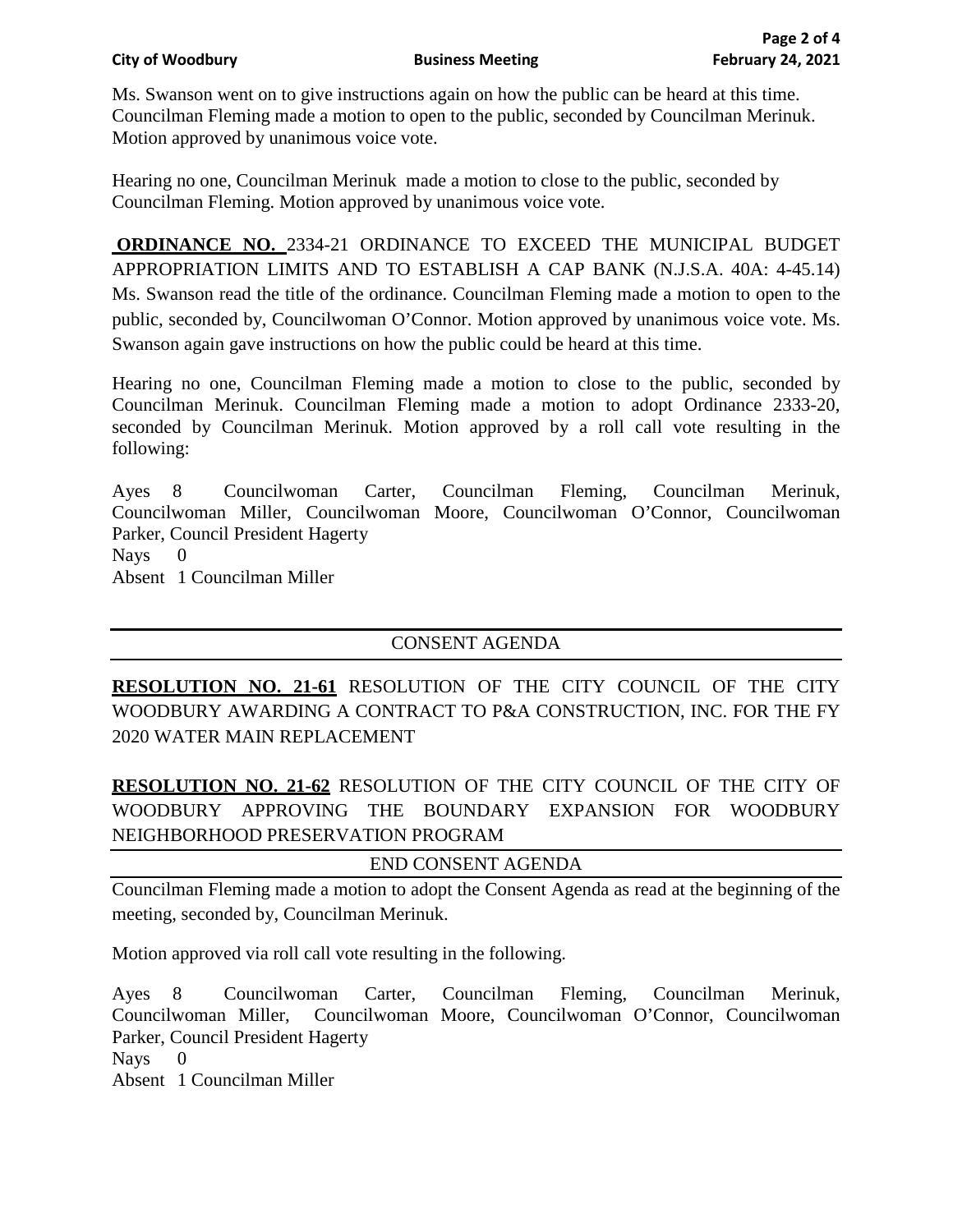Councilman Merinuk made a motion to approve the listed bills and vouchers, seconded by, Councilman Fleming. Motion approved by unanimous voice vote.

#### **Reports**

Committee Reports:

Councilwoman Moore acknowledged the Presbyterian Church of Woodbury's gift card donation to the Woodbury City Public School. Acknowledging the Road Runners Club of Woodbury, Inc. for their donation of \$43,000 for the purpose of providing graduating seniors with scholarships.

#### **Mayor's Report**:

Mayor Sickel – The Woodbury Community Garden is ready to start accepting applications for this season, and you can contact them through Facebook or email.

# **Clerk Report**

Cassidy Swanson – Ms. Swanson presented a Resolution 2021-17 from the Gloucester, Salem, Cumberland Counties Municipal Joint Insurance Fund (Trico JIF) that honored our CFO Robert Law for his service as Fund Chair for Trico JIF for 2020. Ms. Swanson also updated everyone on the Neighborhood Preservation Program.

#### **Department Reports**

John Leech – Code Enforcement – 27 Notices of Order were sent out this past January, compared to 45 last year; 19 court summonses were issued this past January, compared to 25 last year; 65 housing inspections this past January, and last January; year; 2 vehicles removed from private property this January, compared to 6 last year; total number of calls was 55 for this past January and last January. Mr. Leech also thanked Lt. Palese.

Chief Ryan – Police – Chief Ryan thanked Mayor and Council for recognizing Lt. Palese and is very proud and thankful for being able to work with him, and he will be missed.

Michelle Yeager – Library – The Library will continue to have its annual seed release on March  $20<sup>th</sup>$  and residents can get seeds for free . In January the Library circulated 696 titles – 495 were eBooks/audio books, 113 new titles in print. There were 13 new library cards, 218 computers used 218 and 487 reference questions Heidrich's Center for Workforce Development at Rutgers did a study on library's promoting economic growth, our library was noted as one of the library's expanding access to technology.

#### **Unfinished Business**

No unfinished business at this time.

# **New Business**

No new business at this time.

# **Open to the Public**